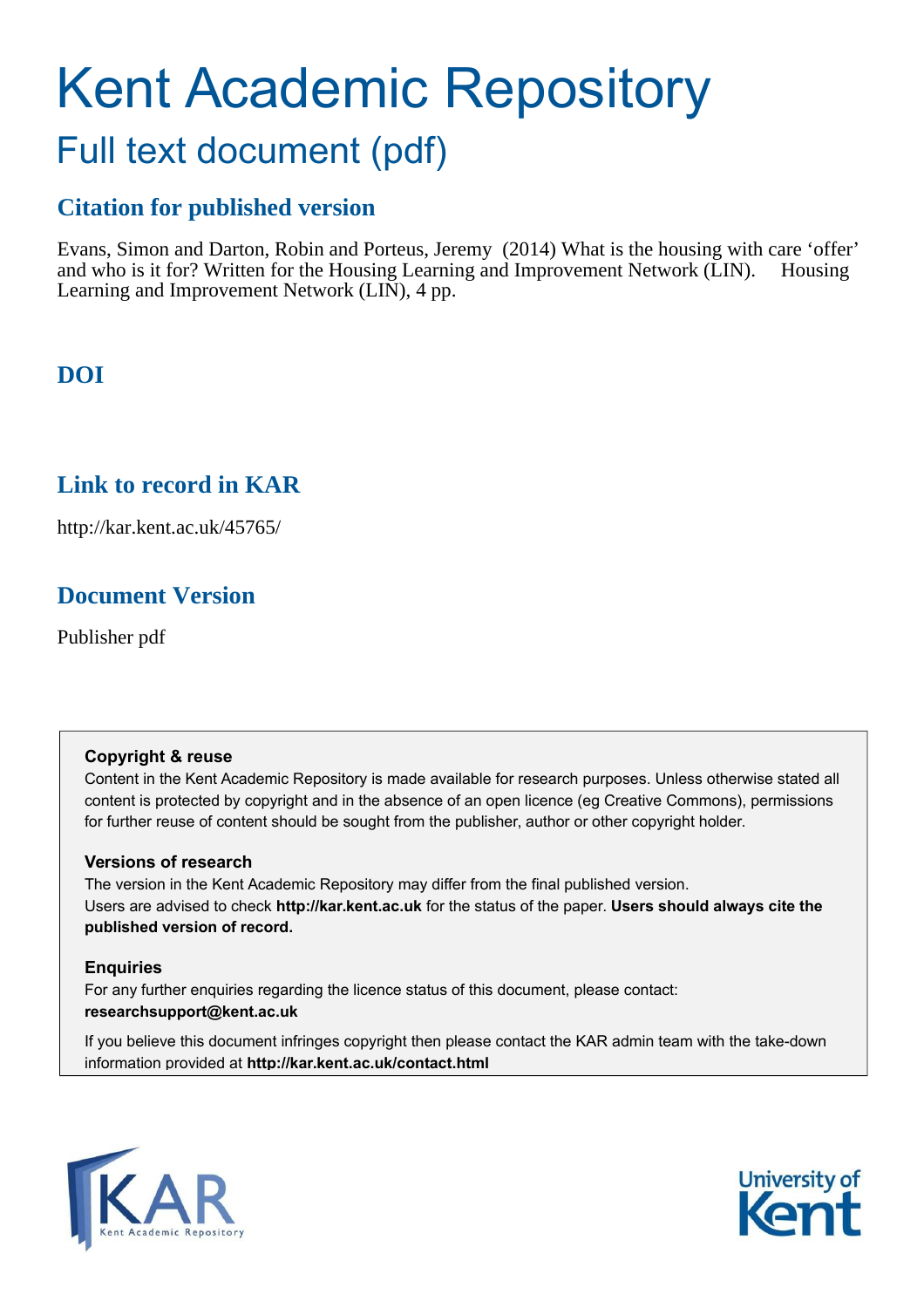



## What is the housing with care 'offer' and who is it for?

Published to coincide with the International Day of Older Persons, this viewpoint explores some of the indings from Adult Social Services Environments and Settings (ASSET), a research project that was funded by the NIHR School for Social Care Research from February 2012 to April 2014. The project explored how adult social care services are commissioned and delivered in extra care housing and retirement villages. It is a timely paper, coming hot off the heels of the recent Commission on Long Term Care, chaired by former Care Services Minister, Paul Burstow MP. This recommended greater clarification on what constitutes housing with care.

Written for the Housing Learning and Improvement Network (LIN) by **Dr Simon Evans**, Head of Research & Principal Research Fellow, Association for Dementia Studies, University of Worcester, and **Robin Darton**, Senior Research Fellow, Personal Social Services Research Unit, University of Kent, with additional contributions by **Jeremy Porteus**, Director, Housing LIN

**October 2014**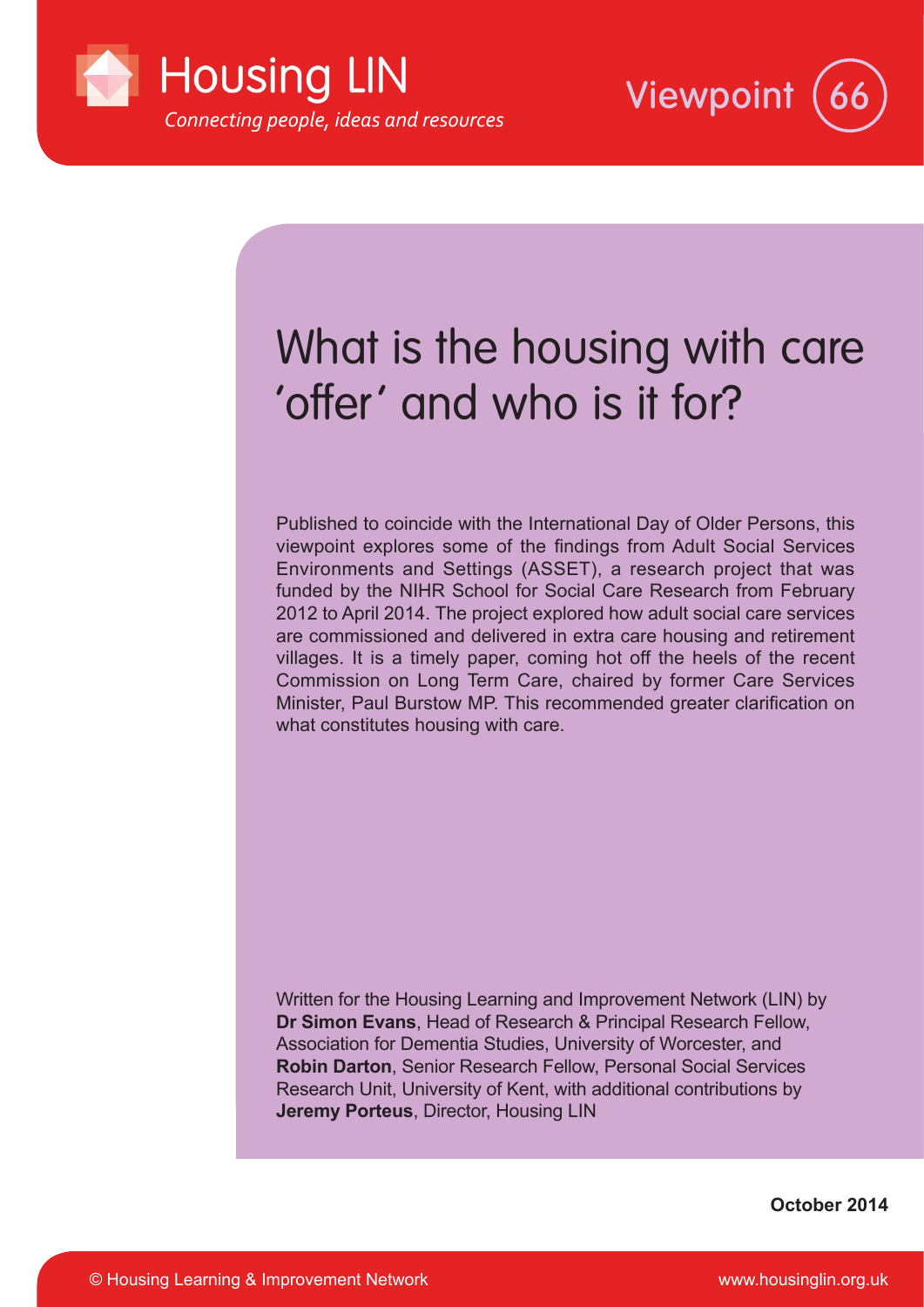#### **Background**

This viewpoint explores some of the indings from Adult Social Services Environments and Settings (ASSET), a research project that was funded by the NIHR School for Social Care Research from February 2012 to April 2014. The project explored how adult social care services are commissioned and delivered in extra care housing and retirement villages. The distinction between extra care housing and retirement villages is not clear-cut, although retirement villages tend to be larger (Evans 2009). Retirement villages vary in the degree to which they provide the personal care, and sometimes nursing care, that is a key feature of integrated housing with care, or extra care (Laing & Buisson 2013).

Despite a growing body of research focusing on this area, little is known about how social care 'works' in these settings. ASSET aimed to fill this gap in the research by collecting data from a range of sources including: a review of the literature; a survey of 64 local authority commissioners; a survey of 99 housing with care schemes; in-depth case studies at 9 schemes based on interviews with 6 commissioners, 25 scheme staff and 144 residents; completion of the Adult Social Care Outcomes Tool (ASCOT) by 138 residents; and the collection of cost data from the case study schemes.

In this document we draw on this data to focus on three key themes that emerged from the research:

- Who is housing with care for?
- The housing with care 'offer'.
- The need to increase awareness, understanding and provision.

#### **Who is housing with care for?**

As outlined in Paul Burstow's Commission for Residential Care (Wood 2014), housing with care is complex, not least in terms of how it is funded and how the care and support are provided. This is particularly true where the care and the housing support and/or housing management are provided by different organisations. Approaches to commissioning adult social care in housing with care settings vary considerably. For example, while many local authorities see extra care housing as a replacement for residential care homes, for others it is more of a niche provision for less dependent older people with relatively few care needs, including older people who have been discharged from hospital.

Most adult social care commissioners recognise the value of housing with care as a way of supporting independence for older people while at the same time maximising costeffectiveness. They also acknowledge high levels of demand and are committed to increasing supply, often as part of comprehensive local housing strategies. One of the main challenges for commissioners is responding to multiple and sometimes conflicting drivers, such as increasing demand for older people's housing, the personalisation agenda, spending cuts and welfare changes. For example, the availability of on-site care and support 24 hours of the day, which is one of the defining features of housing with care, is based on economies of scale that may be dificult to sustain alongside the drive to offer residents a choice of providers.

It is important to be clear about who can be best supported in housing with care. Do commissioners and other key decision makers see it as a preferred alternative to residential care, and is this opinion shared by older people? Is it an alternative option for older people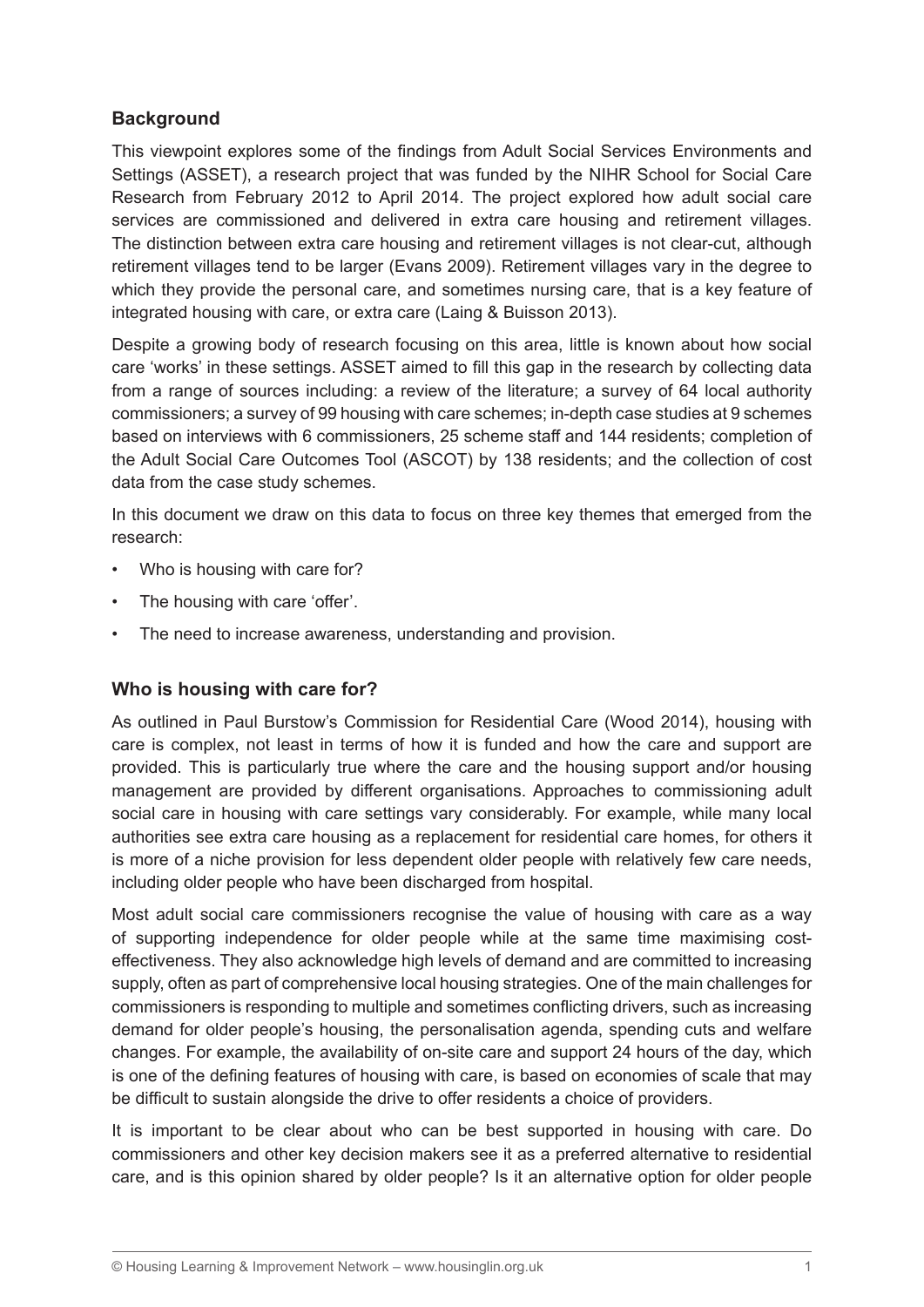currently living in general needs housing? Our research suggests that housing with care residents are on average less dependent, both physically and cognitively, than those living in care homes, although a minority of residents have similar levels of dependency to residents in care homes. For example, while 90 per cent of residents who took part in our study reported that they suffered from a longstanding illness, a substantial proportion were receiving no planned care. This raises questions about the extent to which extra care housing can serve as a replacement for residential care.

At the same time, there were large differences in care and support needs across the sample of residents who took part, with a substantial proportion receiving no planned care. The mean cost of housing with care including accommodation (rent, service charge and additional charges) was £327 per week, with a range of £137 to £609 (based on data from eight extra care housing schemes and one retirement village).

In the past many extra care housing commissioners and providers have aimed at one third 'low' needs, one third 'medium' needs and one third 'high' needs. It could be argued that this balance is central to the ethos of housing with care, but it can be dificult to maintain in the context of spending cuts and tighter funding eligibility criteria. Analysis of scores from ASCOT indicate that many residents without a care package experience improved quality of life as a result of the overall environment, but at the same time local authority funding for the costs of 24/7 care might be easier to justify if there are more residents at the high end of the needs spectrum and therefore eligible under FACS.

Housing with care can support residents with diverse backgrounds, abilities, needs and ages. However, this diversity can also lead to tension and misunderstanding about the concept of 'housing with care' and who it is for. The provision of clear and transparent information about the resident mix and charging arrangements in advance of moving in can help clarify expectations and reduce tensions.

Although there are multiple models of housing with care, as a general rule smaller schemes might need to be more focused on a high care mix in order to justify the ixed costs of 24/7 care services, while larger schemes can more easily cater for a varied care mix with a high percentage of low/no care needs. Larger retirement villages usually offer more leasehold accommodation and are thus likely to appeal more to owner-occupiers seeking to downsize and make a 'lifestyle' change.

#### The housing with care 'offer'

Housing with care continues to grow in popularity as a form of housing for later life, based on some key shared characteristics that distinguish it from other settings such as residential care and sheltered housing. These include self-contained accommodation with its own front door, an ethos of supporting independence, lexible care packages, 24 hour care and support, access to activities and social events and various communal facilities that might include, for example, a shop, a restaurant and gardens.

The ASSET project found that some of these features are of particular importance to residents. The reassurance of having care and support available for 24 hours a day is also very important to many residents and their families. However, this reassurance can be undermined where there is no overnight or full day cover, or where only 'sleeping' cover is provided during the night time.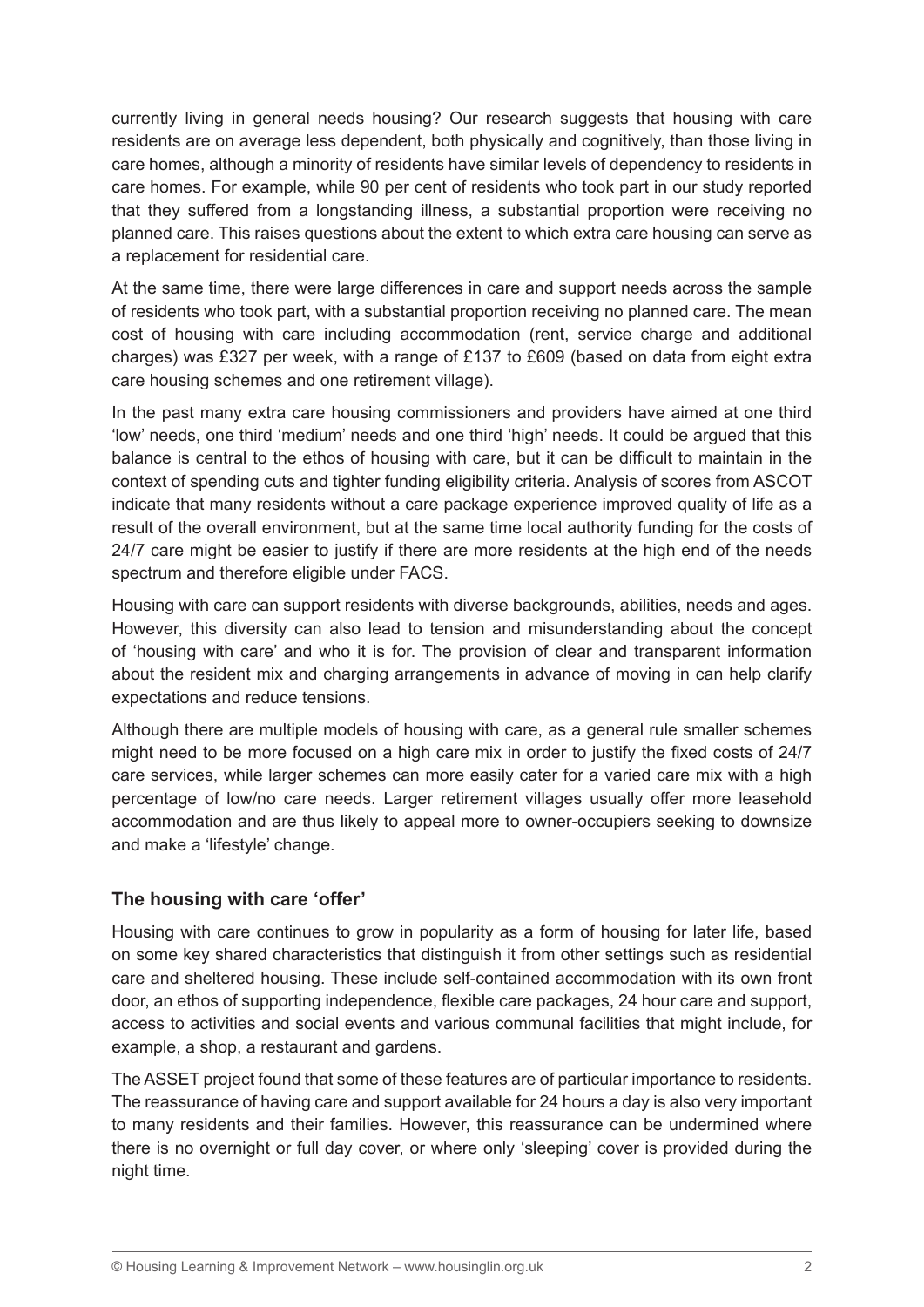Care that is flexible and can be adapted to changing needs is also valued by residents, but how does this sit with contracting arrangements, where 'block' contracts can be crucial to allowing 'core' cover?<sup>1</sup> Another key attraction of housing with care to residents and their families is the combination of on-site services and facilities that are often provided, particularly in larger schemes. Amenities that are particularly valued include restaurants, shops, leisure activities and social events. The changed financial climate led the members of the APPG Inquiry (HAPPI 2) to recommend maintaining the quality of residents' apartments at the expense of communal facilities (Best and Porteus 2012). However, reductions in catering provision are likely to have adverse effects on the social well-being of residents (Callaghan, Netten and Darton 2009), as well as disadvantage the substantial number of residents who require help to prepare hot meals (Darton *et al*. 2012).

Many schemes include facilities that are also open to the wider public. This can have several advantages, including added vibrancy, better integration with the local community and the generation of income to make facilities sustainable. It is evident that opening a scheme to the public can impact on the feel and culture of a scheme as well as the experiences of residents. However, some residents object to this approach for a range of reasons, including impinging on their privacy and the perceived risk to the security of their accommodation. Some of these issues can be partly addressed through a 'progressive privacy' approach, which separates public from private areas by means of a hierarchy of thresholds (Torrington 2004). This makes it crucial that potential residents are clear about public access arrangements when deciding whether to move in and are properly consulted when any changes are planned.

#### **Improving the awareness and understanding (and provision?) of housing with care**

There is ample and growing evidence for the benefits that housing with care can offer for older people. These include a good quality of life, improved physical and cognitive ability and enhanced social wellbeing (Kneale 2013; Netten *et al*. 2011; Callaghan, Netten & Darton 2009; Evans and Vallelly 2007). ASSET has added to the evidence base by demonstrating that for some older people a move to housing with care is associated with a better quality of life when compared with living in mainstream housing. This can be partly attributed to the role of the broad environment in reducing the need for services and contributing to delivering a better quality of life than people supported by home care services in mainstream housing.<sup>2</sup> The model is also very popular with residents for a range of reasons including the availability of lexible care and support, the attractions of a physical environment that has been designed and built with the speciic needs of older people in mind, on-site facilities, perceptions around safety and security, and a desire to be part of a 'community' in later life (Darton *et al*. 2011; Cheek *et al*. 2007; Evans and Vallelly 2007; Shipley 2003).

Despite the evidence base, there remains a substantial shortage of this and other specialist housing for older people in the UK (Wood 2013; Best and Porteus 2012; Hughes 2012). This could be partly addressed by increasing awareness of the housing with care offer, along with greater innovation in the way housing for older people is designed and the scale at

<sup>&</sup>lt;sup>1</sup> See Housing LIN Technical Brief on Funding Extra Care Housing for a detailed exploration of funding issues www.housinglin.org.uk/pageFinder.cfm?cid=8865

 $2$  The EVOLVE project developed a range of tools to evaluate the suitability of housing design for people with particular needs. www.housinglin.org.uk/Topics/browse/Design\_building/Design/?parent=8580&child=8591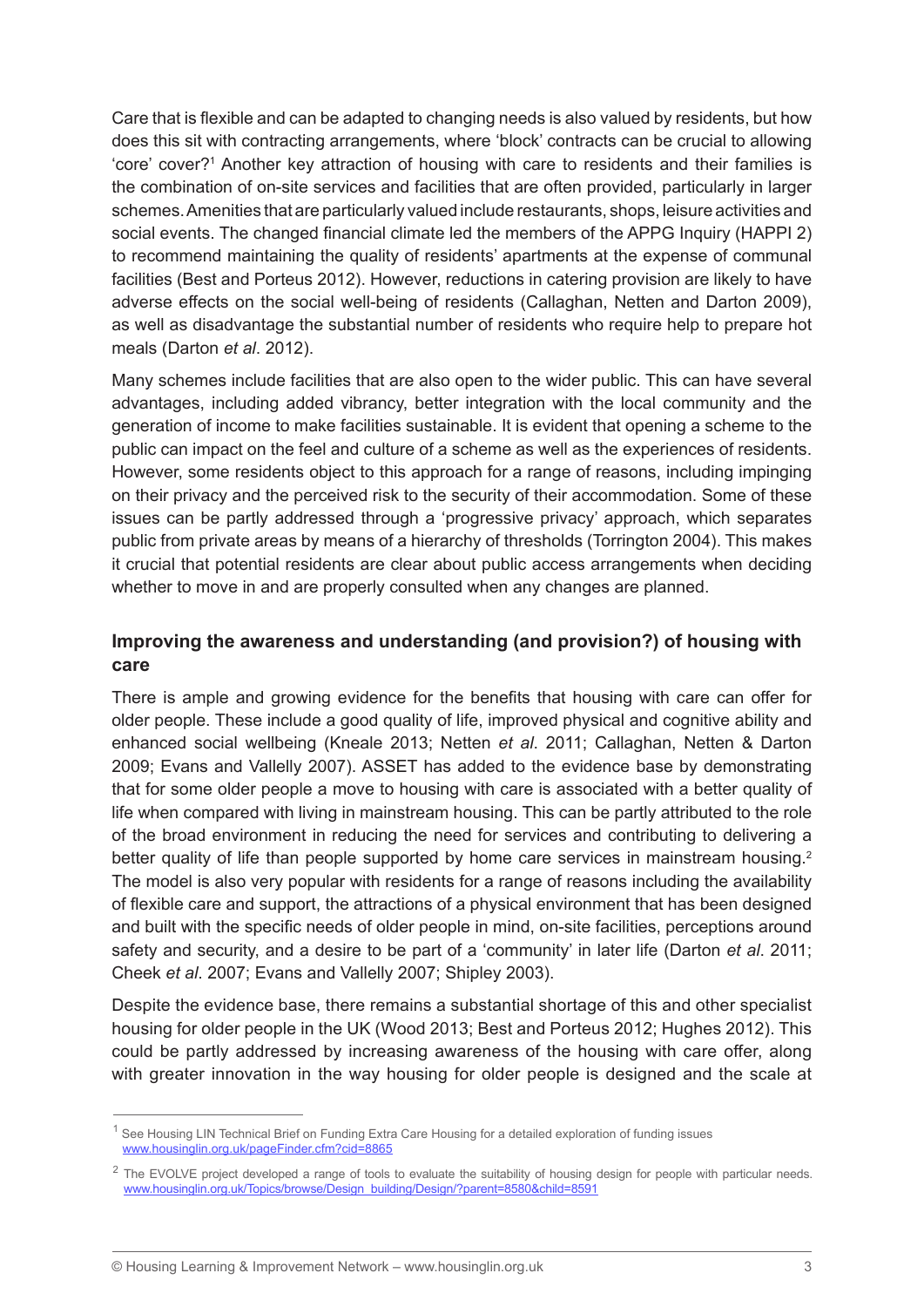which it is being developed as part of a mainstream housing 'offer'. This calls for architects, developers and providers to better understand the demand factors that are influencing the housing market and the housing aspirations and lifestyle choices sought by people in later life. However, perhaps the biggest barrier to real expansion of extra care housing and retirement villages is the continuing lack of a broader, integrated system for developing retirement housing based on a clear national vision. In the apparent absence of the political will to develop a whole chain view of the housing market, it seems unlikely that innovative forms of provision such as housing with care will be an option, indeed an asset, for more than a small minority of older people.

#### **Postscript**

This viewpoint, published to coincide with the International Day of Older Persons, is particularly timely as it follows the conclusion of the Commission on Residential Care, chaired by former Care Services Minister, Paul Burstow MP. One of the Commission's conclusions is the need "to create a vision of housing with care, not bound by existing deinitions but based on the outcomes that people want and value". This goes to the heart of what the ASSET project found. This provides the evidence and demonstrates the dividend housing with care offers to the quality of life and wellbeing of residents.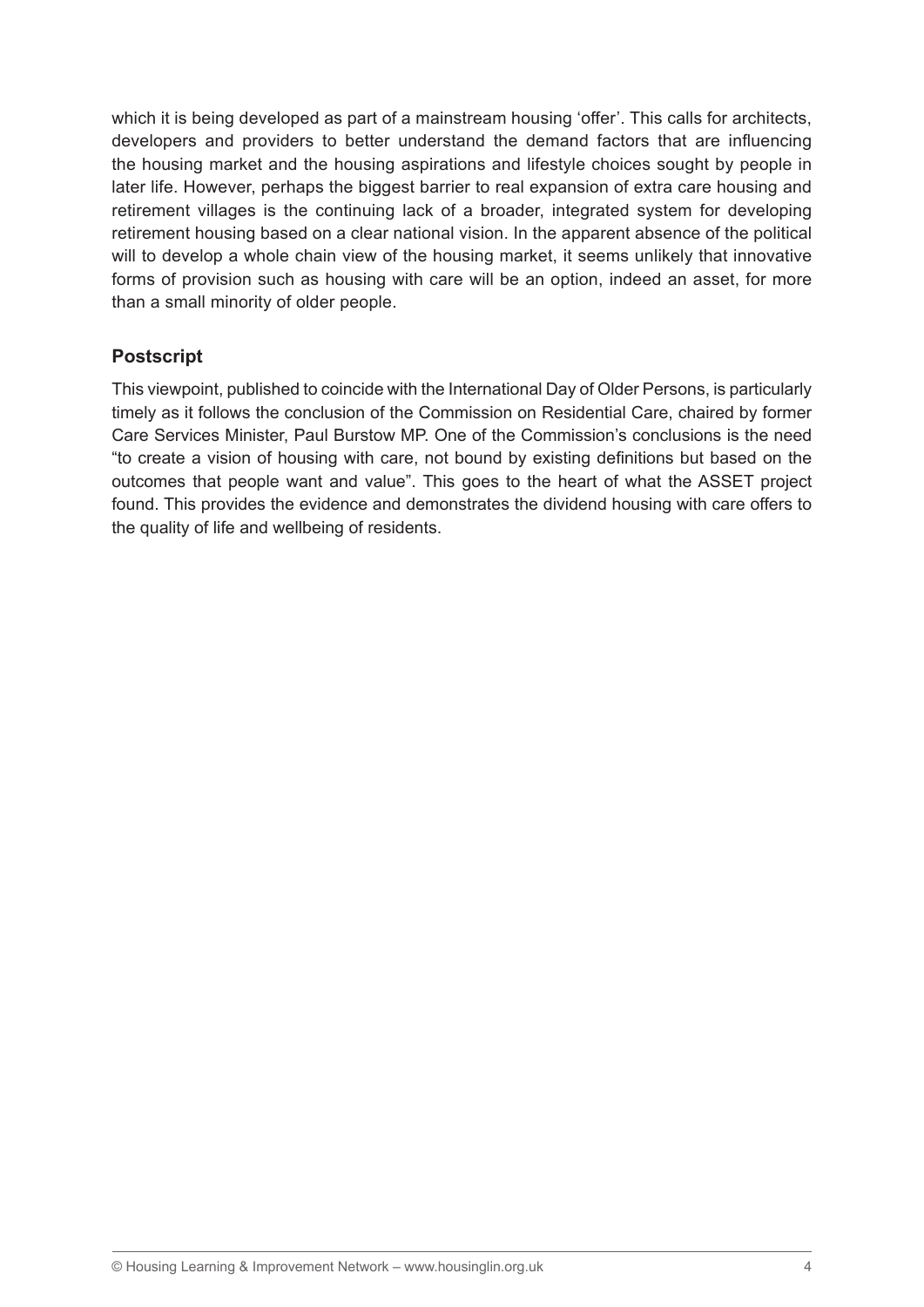#### **References**

Atkinson, T., Evans, S., Darton, R., Cameron, A., Porteus, J. and Smith, R. (2014). Creating the asset base – a review of literature and policy on housing with care. *Housing, Care and Support*, 17(1), pp. 16-25.

Best, R. and Porteus, J. (2012). *Housing our Ageing Population: Plan for Implementation*. All Party Parliamentary Group on Housing and Care for Older People Inquiry, London.

Callaghan, L., Netten, A. and Darton, R. (2009). *The development of social well-being in new extra care housing schemes*. Joseph Rowntree Foundation, York.

Cheek, J., Ballantyne, A., Byers, L. and Quan, J. (2007). From retirement village to residential aged care: what older people and their families say. *Health and Social Care in the Community*, 15(1), 8-17.

Darton, R., Bäumker, T., Callaghan, L. and Netten, A. (2011). Improving housing with care choices for older people: the PSSRU evaluation of extra care housing. *Housing, Care and Support*, 14(3), 77-82.

Darton, R., Bäumker, T., Callaghan, L., Holder, J., Netten, A. and Towers, A. (2012). The characteristics of residents in extra care housing and care homes in England. *Health and Social Care in the Community*, 20(1), 87-96.

Evans, S. (2009). *Community and Ageing: Maintaining Quality of Life in Housing with Care Settings*. Policy Press, Bristol

Evans, S. and Vallelly, S. (2007). Never a dull moment? Promoting social well-being in extra care housing. *Housing, Care and Support*, 10(4), 14-20.

Hughes, N. (2012). *A better it? Creating housing choices for an ageing population*. Shelter, London.

Kneale, D. (2013). *What role for extra care housing in a socially isolated landscape?* Housing LIN, London.

Laing & Buisson (2013). *Extra Care Housing UK Market Report 2013*, 12th ed. Laing & Buisson, London.

Netten, A., Burge, P., Malley, J., Potoglou, D., Towers, A., Brazier, J., Flynn, T., Forder, J. and Wall, B. (2012). Outcomes of social care for adults: developing a preference-weighted measure. *Health Technology Assessment*, 16(16).

Shipley, P. (2003). Retirement communities: a new perspective on retirement. *Housing, Care and Support*, 6(3), 32-35.

Torrington, J. (2004). *Upgrading Buildings for Older People*. RIBA Enterprises, London.

Wood, C. (2013). *The Top of the Ladder: A new generation of retirement housing could set off a property chain reaction*. DEMOS, London.

Wood, C. (2014). *The Commission on Residential Care*. Demos, London.